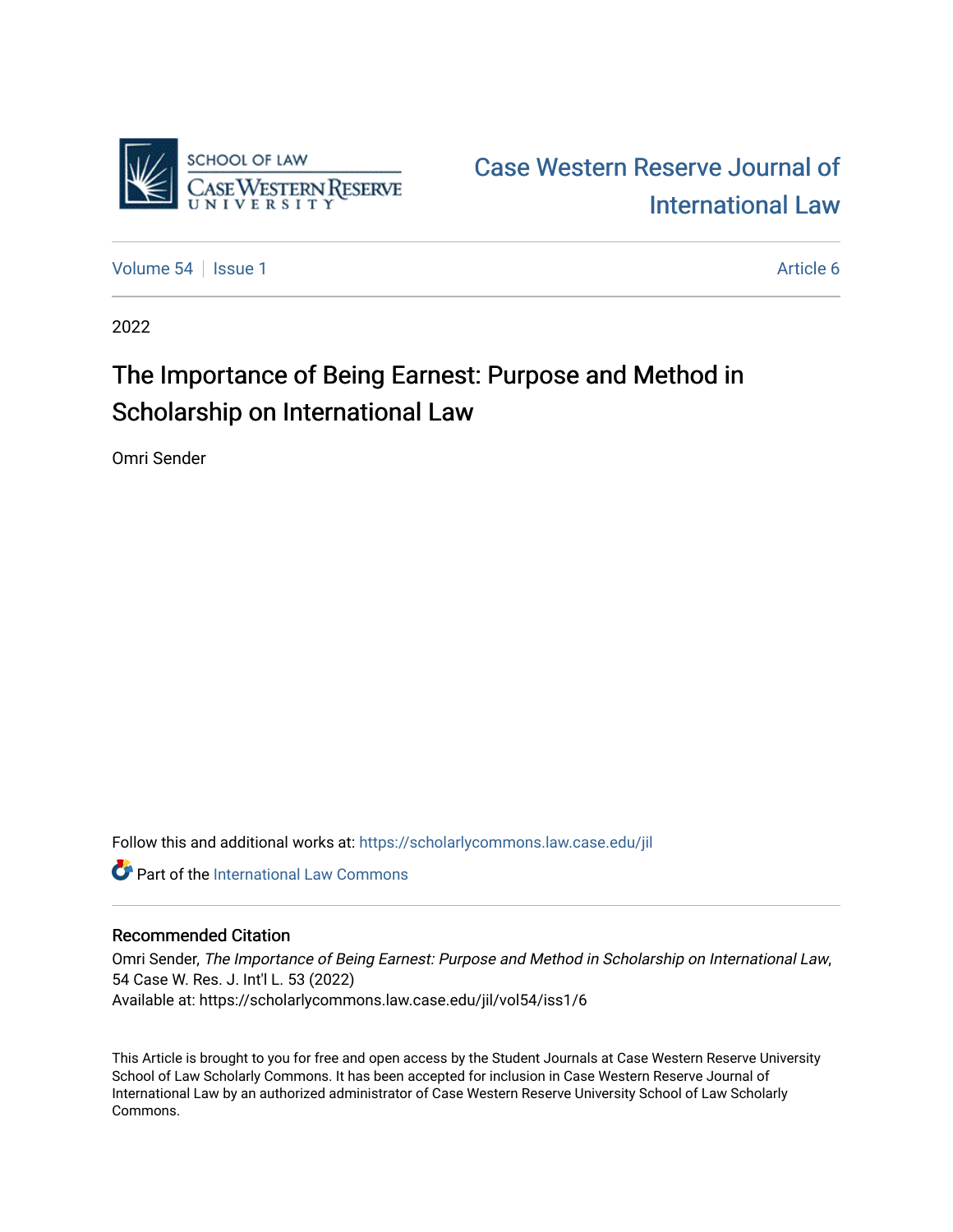# THE IMPORTANCE OF BEING Earnest: Purpose and Method in SCHOLARSHIP ON INTERNATIONAL  $LAW$

### *Omri Sender\**

#### TABLE OF CONTENTS

#### I. Introduction

It is not infrequently remarked that the golden age of writers on international law is long over. While the treatises of the discipline's founding figures were often treated as authoritative, the scholarship of their successors has been relegated to the formal status of a "subsidiary means for the determination of rules of [international] law."1 But it has also been suggested that the work of international legal scholars is at present more important than ever, not least in digesting the everexpanding evidence of international practice in order to distill the unwritten rules of customary international law—and sometimes to advocate for their progressive development. This significant role requires an integrity of method that promotes not only the credibility of a particular study, but also the validity of international law more broadly, and the influence of authors in shaping it. Before examining contemporary problems that might stymie such an impact, and

Dr. Omri Sender advises and acts for States, international organizations, and multinational corporations on matters across the full breadth of public international law; he has also written extensively on the sources of international law and international law-making, among other issues of the discipline. The present article is based on remarks delivered in September 2021 at the annual international law symposium at Case Western Reserve University School of Law, titled "The Academy and International Law: A Catalyst for Change and Innovation."

<sup>1.</sup> Statute of the International Court of Justice art. 38.1(d), June 26, 1945, 59 Stat. 1055, T.S. 993 [hereinafter ICJ Statute].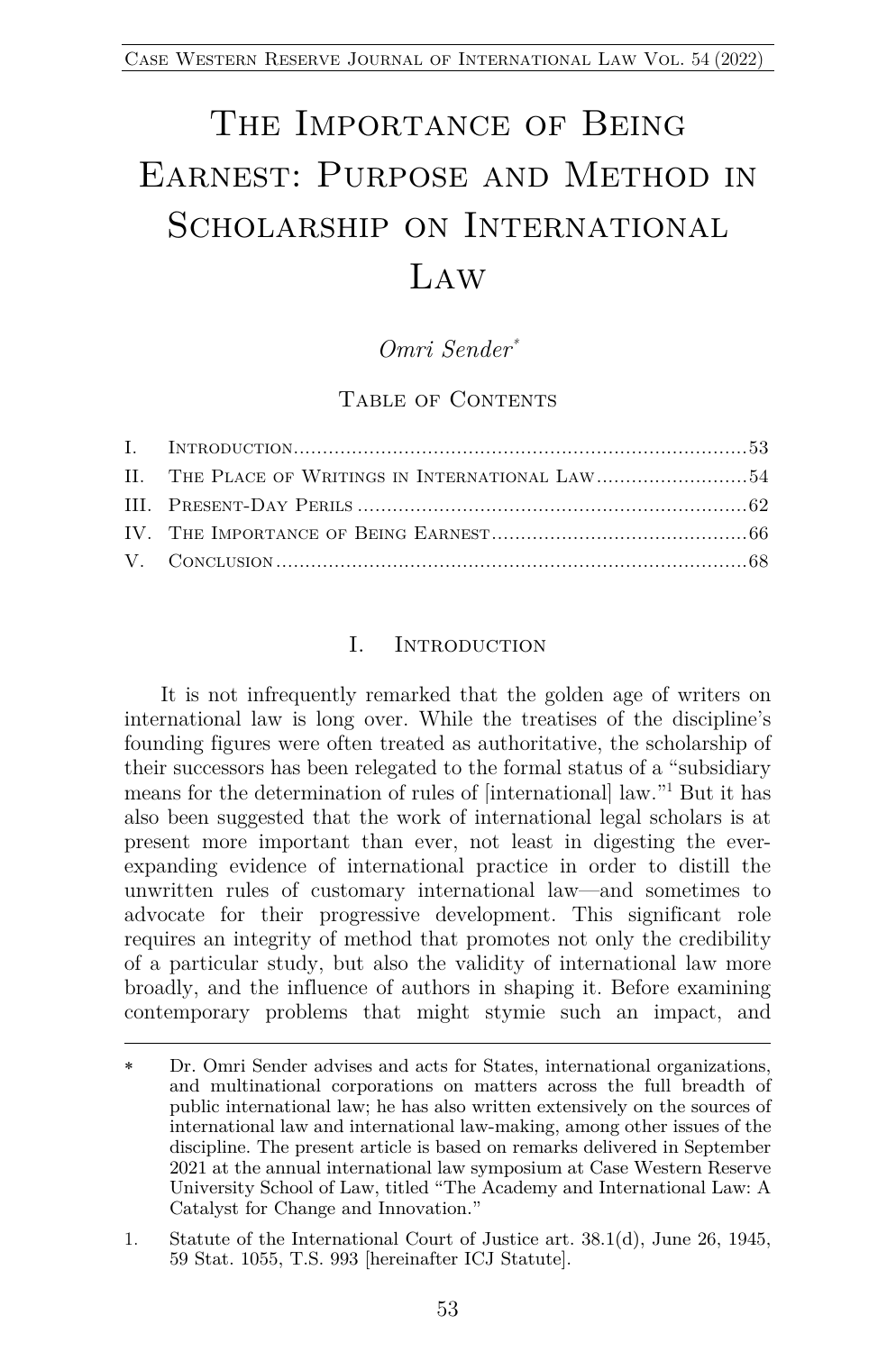suggesting why it is essential that they are addressed, it will be convenient to recall the place of writings in international law in general.

#### II. The Place of Writings in International Law

International law owes a great deal to the writings of jurists, who were the first to give it structure and directly influenced its content at an earlier period when 'law-making' treaties and judicial pronouncements were largely absent. Scholars such as Vitoria, Suarez, Gentili, Grotius, Pufendorf, Wolff, and Vattel are often regarded as the founders of international law, with authors such as Hall, Westlake, and Oppenheim following in their footsteps by offering systematic expositions of a law of nations that was for the most part still unwritten.2 Up to the end of the nineteenth century, international law was indeed largely "to be collected from the practice of different nations, and the authority of writers."3 These writers on international law were cited in diplomatic correspondence and were considered as being among the principal sources of international law. <sup>4</sup> They also had "in a sense to take the place of the judges and . . . to pronounce whether there is an established custom or not, whether there is a usage only in contradistinction to a custom, whether a recognized usage has now ripened into a custom, and the like."5 Such "opinions of famous writers on international law" were among the important factors influencing the growth of international law, $6$  the authority of those pronouncing them being based on the view that "as a rule they represented the general

- 3. Triquet v. Bath (1764) 3 Burrows, 1478.
- 4. HENRY WHEATON, ELEMENTS OF INTERNATIONAL LAW § 15 (Little, Brown & Co., 8th ed. 1866).
- 5. Lassa Oppenheim, *The Science of International Law: Its Tasks and Method*, 2 AM. J. INT'L L. 313, 315 (1908).

<sup>2.</sup> *See generally* FRANCISCO DE VITORIA, RELECTIONES THEOLOGICAE (1557); FRANCISCO SUÁREZ, TRACTATUS DE LEGIBUS AC DEO LEGISLATORE (1612); ALBERICO GENTILI, DE JURE BELLI LIBRI TRES (1598); HUGO GROTIUS, DE JURE BELLI AC PACIS (1625); SAMUEL VON PUFENDORF, ELEMENTA JURISPRUDENTIAE UNIVERSALIS (1666); CHRISTIAN WOLFF, THE LAW OF NATIONS (1749); EMER DE VATTEL, LAW OF NATIONS (1758); WILLIAM EDWARD HALL, A TREATISE ON INTERNATIONAL LAW (1880); JOHN WESTLAKE, CHAPTERS ON THE PRINCIPLES OF INTERNATIONAL LAW (1894); LASSA OPPENHEIM, INTERNATIONAL LAW: A TREATISE (1905).

<sup>6.</sup> LASSA OPPENHEIM, INTERNATIONAL LAW: A TREATISE, VOL. I (PEACE) 24 (2d. ed., 1912). For some notable early examples of recourse to writings, see *In re* Piracy Jure Gentium [1934] AC 586 (UKPC); Schooner Exch. v. McFaddon, 11 U.S. 116, 143–46 (1812); The Paquete Habana, 175 U.S. 677 (1900).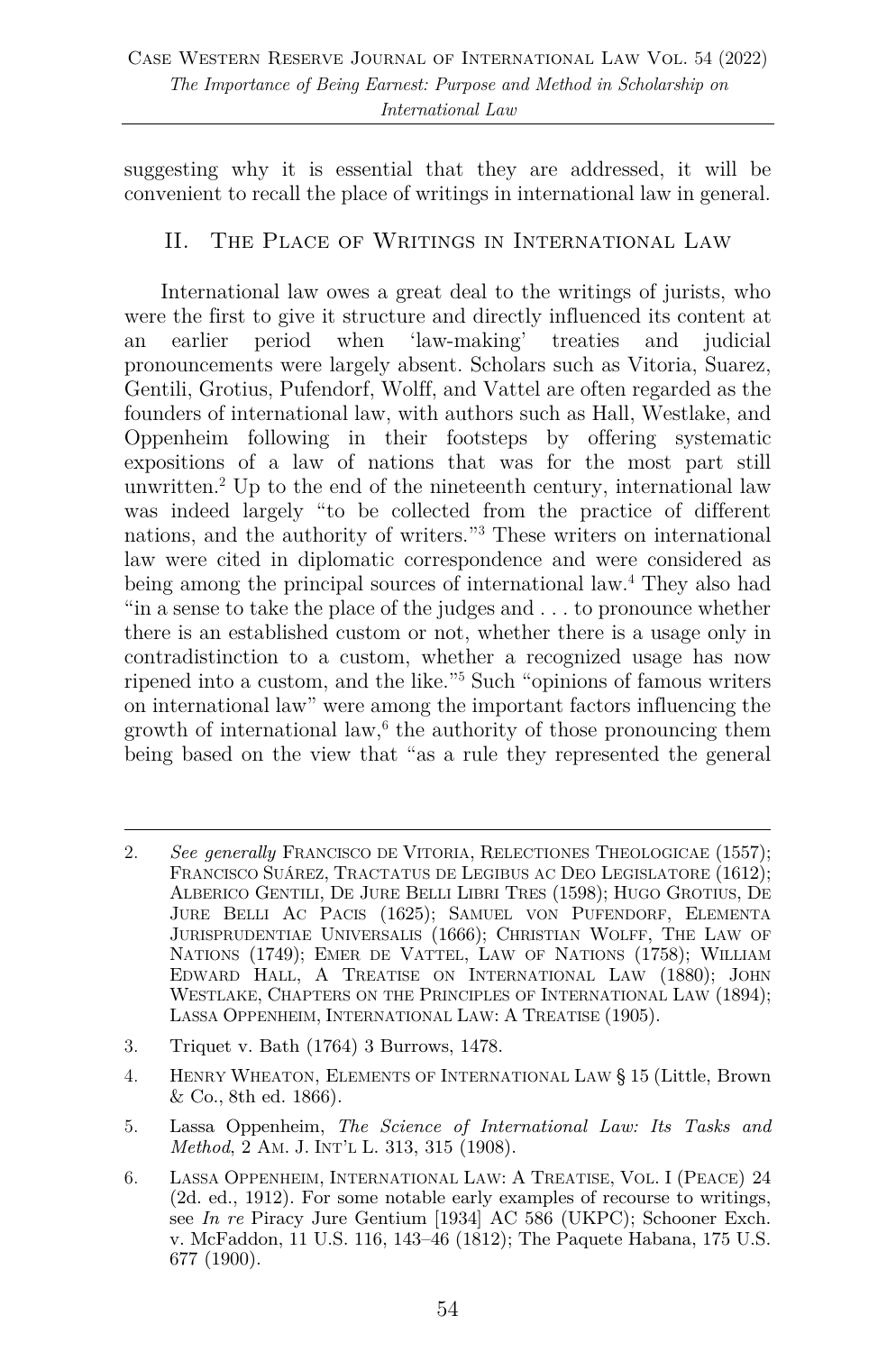consent of men, their reputation proving that they represent many persons besides them."7

The rise of positivism, with its emphasis on State sovereignty, precluded any formal recognition of international lawmaking by private authors. With it came the great increase in treaty-making as well as the expansion of case law dealing with international law, both of which have reduced the importance of writings in expounding the existing law. The Privy Council, for instance, said in 1920:

[V]aluable as the opinions of learned and distinguished writers must always be, as aids to a full and exact comprehension of a systematic Law of Nations, prize courts must always attach chief importance to the current of decisions, and the more the field is covered by decided cases the less becomes the authority of commentators and jurists. 8

The growing availability of official records of State practice and collections of treaties,<sup>9</sup> the growth of international organizations in which States constantly interact, and the convocation from time to time of intergovernmental codification conferences, <sup>10</sup> have had a similar effect.

Yet the view has also been expressed that writings on international law are at present "hardly the poor cousins of international law."11 In

- 7. Hersch Lauterpacht, *Westlake and Present Day International Law*, 15 ECONOMICA 307, 318 (1925) (describing Westlake's approach as to the authority of the opinions of international publicists); *see also* WHEATON, *supra* note 4, at 22 (suggesting that text-writers of authority "are witnesses of the sentiments and usages of civilized nations, and the weight of their testimony increases every time that their authority is invoked by statesmen, and every year that passes without the rules laid down in their works being impugned by the avowal of contrary principles").
- 8. *Judicial Committee on the Privy Council: The Hilding and Other Vessels (Part Cargoes Ex)*, 15 AM. J. INT'L L. 593, 596 (1921).
- 9. *See* HERSCH LAUTERPACHT, THE DEVELOPMENT OF INTERNATIONAL LAW BY THE INTERNATIONAL COURT 24 (1958).
- 10. *See* North Sea Continental Shelf (Ger./Den.; Ger./Neth.), Judgment, 1969 I.C.J. 3, 156–57 (Feb. 20) (dissenting opinion by Vice-President Koretsky) (suggesting that in such cases it was no longer indispensable, for determining the existence of certain rules of international law, "to gather the relevant data brick by brick, as it were, from governmental acts, declarations, diplomatic notes, agreements and treaties, mostly on concrete matters").
- 11. Jan Paulsson, *Scholarship as Law*, *in* LOOKING TO THE FUTURE: ESSAYS ON INTERNATIONAL LAW IN HONOR OF W. MICHAEL REISMAN 183, 189 (Mahnoush H. Arsanjani et al. eds., copy. 2011) (suggesting a resurgence of influence on the part of scholars by pointing out that "international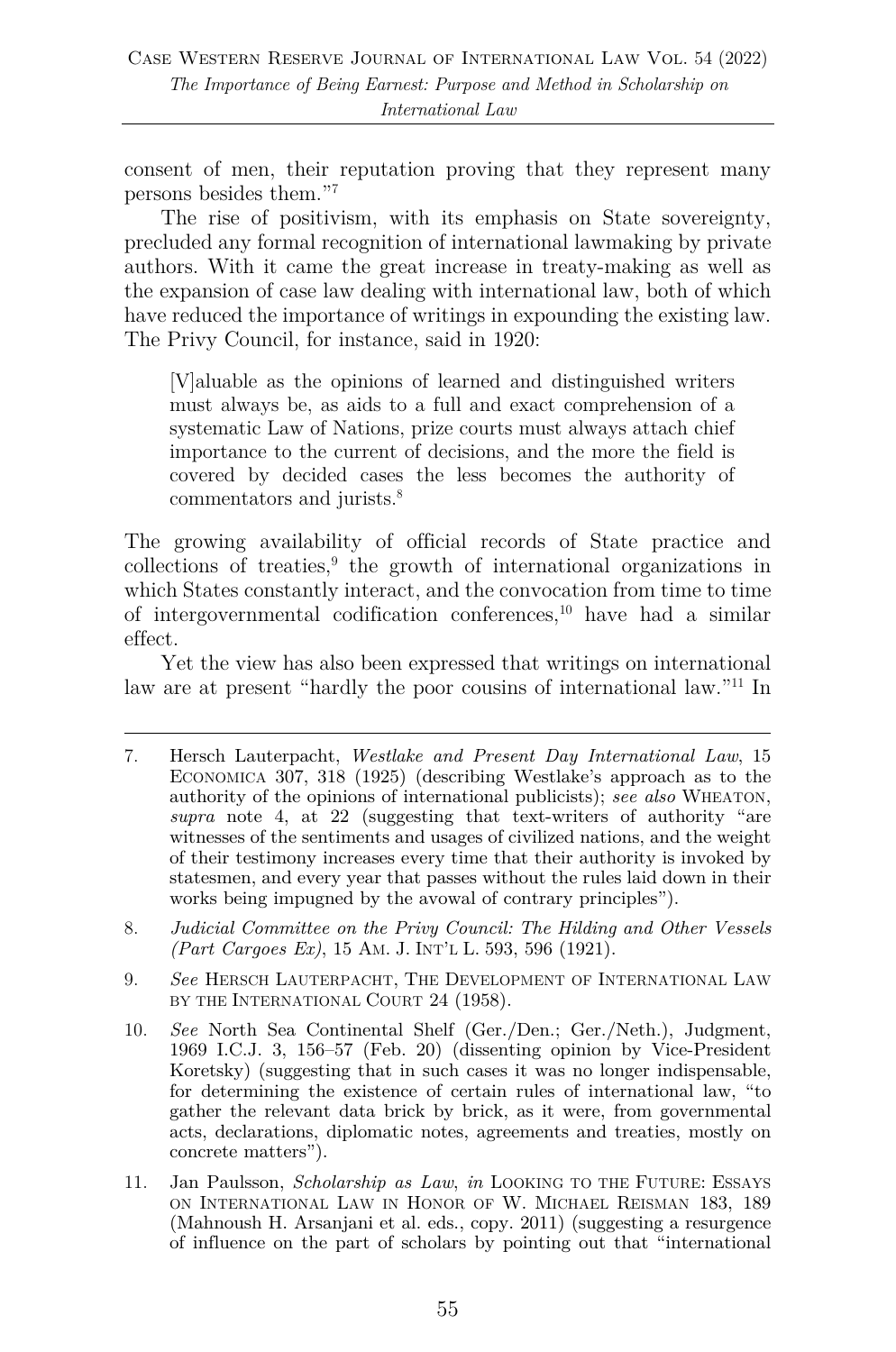the modern era, some have suggested, where the mass of material evidence of customary international law is so large and disordered, authors are perhaps of greater importance than ever before, for they alone can properly fulfill the particular task of distilling and clarifying the law in a way that is not open to a court which has to focus on the disposal of a particular problem.12 Others have noted that "[w]hile the availability of other sources of information may have altered the nature of the function of 'publicists' as recorders of the practice of States, their part as its qualified interpreters cannot always be disregarded."13 Still others maintain that:

the role of contemporary doctrine . . . has not diminished, but has rather changed its character. The writers simply relieve the judge, and, in general, all those whose task it is to solve problems of international law. In particular, writers supply ready answers to the question as to whether a certain customary rule of international law is already (or still) binding. 14

Such observations are corroborated by the fact that the literature on international law is consulted by judges and others as a matter of

law has become a kaleidoscope; the need for a systematic exposition is growing").

- 12. Robert Y. Jennings, *What Is International Law and How Do We Tell It When We See It?*, 37 SCHWEITZERISCHES JAHRBUCH FÜR INTERNATIONALES RECHT 59, 78–79 (1981), *reprinted in* SOURCES OF INTERNATIONAL LAW 27, 46–47 (Martti Koskenniemi ed., 2000). *See also* W. Michael Reisman, *Jonathan I. Charney: An Appreciation*, 36 VAND. J. TRANSNAT'L L. 23, 24– 25 (2003) (suggesting that because identifying customary international law is a very challenging intellectual task, it is "the distinctive responsibility of the international legal scholar"); JAMES-LESLIE BRIERLY, RÈGLES GÉNÉRALES DU DROIT DE LA PAIX 71 (1936) (suggesting that it was up to the writers to tidy up the mess of materials that presents itself on the international plane, explaining that examining the evidence of customary international law, establishing its value and formulating the conclusions to which it seems to lead was among the most important services that the writers on international law can render).
- 13. LAUTERPACHT, *supra* note 9, at 25; *see also* Paul W. Kahn, *Nuclear Weapons and the Rule of Law*, 31 N.Y.U. J. INT'L L. & POLY. 349, 370 (1999) ("The international legal scholar takes on the burden of moving from the particular to the general. He or she announces that a principle has been accepted in a convention or has passed from convention to custom, i.e., from discrete political practices to a general rule of law. By announcing a rule of law, the scholar fills the logical void raised by the traditional conundrum of the origins of customary law, i.e., how can a practice become law, if a necessary condition of law is that the practice be pursued with an understanding—*opinio juris*—that it is already law.").
- 14. KAROL WOLFKE, CUSTOM IN PRESENT INTERNATIONAL LAW 156 (2d rev. ed. 1993).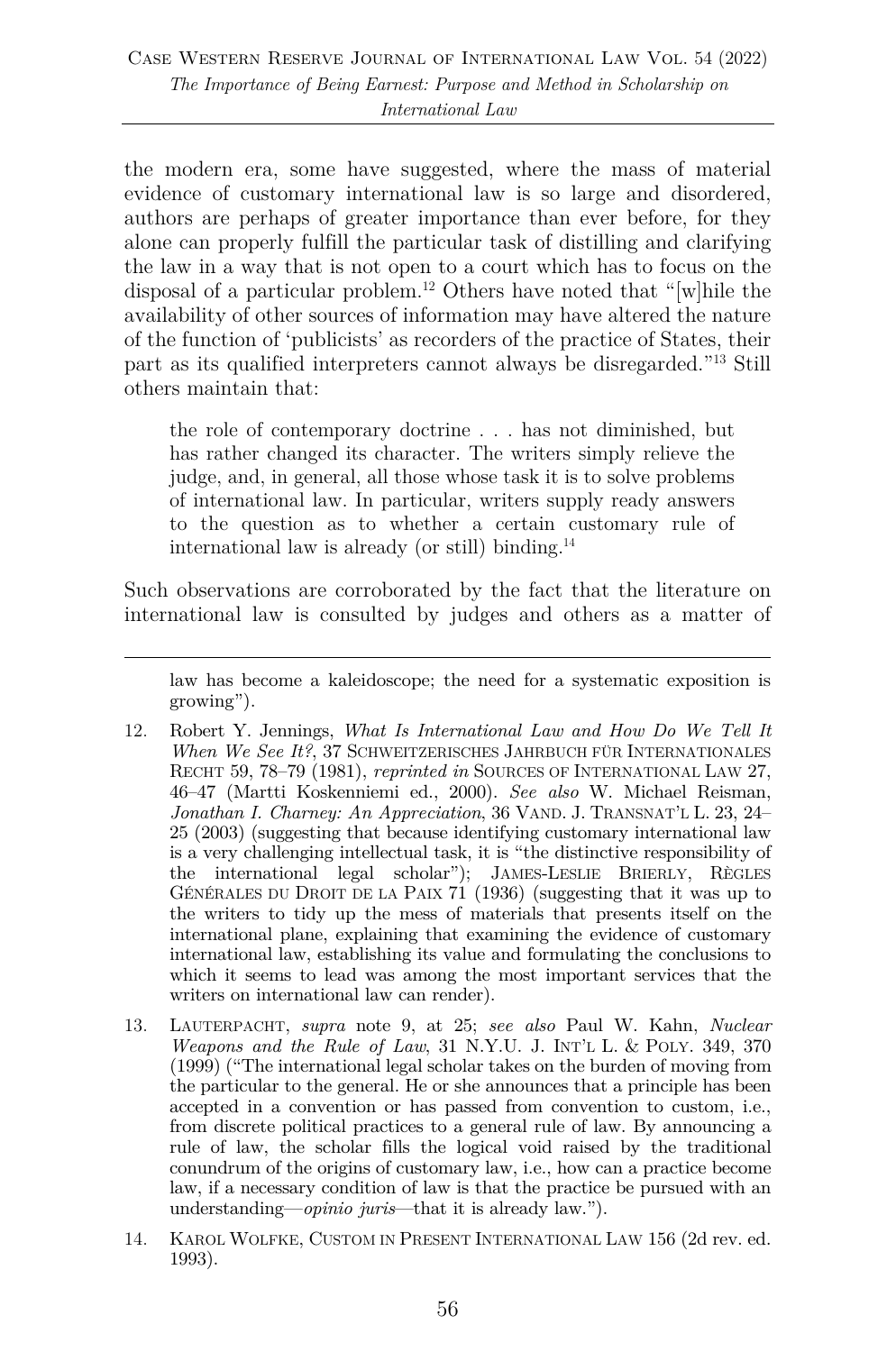course, and no doubt plays a substantial part in shaping juridical opinion.

The auxiliary role of writings in determining rules of international law is enshrined in Article 38.1(d) of the Statute of the International Court of Justice ("ICJ"), which refers to "the teachings of the most highly qualified publicists of the various nations, as [a] subsidiary means for the determination of rules of law."15 This century-old text, first adopted for the Permanent Court of International Justice ("PCIJ"), recognizes the valuable role that writings may play in indicating whether a certain rule exists and how it might apply to the circumstances of a particular case. But it equally makes it clear that "the judge should only use [doctrine] in a supplementary way to clarify the rules of international law."16 Chief Justice Cockburn famously expressed this sentiment in the *Franconia* case: "writers on international law, however valuable their labours may be in elucidating and ascertaining the principles and rules of law, cannot make the law. To be binding, the law must have received the assent of the nations who are to be bound by it."<sup>17</sup>

The preparatory work that led to Article 38.1(d) of the ICJ Statute offers little guidance as to what precisely was to fall under the term "teachings of the most highly qualified publicists of the various nations."18 It seems clear, however, that the members of the Advisory Committee of Jurists who proposed this text for the Statute of the PCIJ—much like those who retained it in the Statute of the ICJ probably had in mind the writings of only a handful of distinguished writers, and perhaps the major treatises. The exponential proliferation of international legal writing would happen only later.

<sup>15.</sup> ICJ Statute, *supra* note 1.

<sup>16.</sup> ADVISORY COMM. OF JURISTS, PERMANENT CT. OF INT'L JUST., PROCÈS-VERBAUX OF THE PROCEEDINGS OF THE COMMITTEE: JUNE 16TH–JULY 24TH 1920, at 336 (1920) [hereinafter PROCÈS-VERBAUX] (statement of the President, Baron Descamps).

<sup>17.</sup> R v. Keyn (The Franconia Case) [1876] 2 Exch. Div. 63 (Crown Case Reserved) at 202 (Eng.). *See also* West Rand Central Gold Mining Company, Ltd. v. The King [1905] 2 KB 391 at 407, *reprinted in* 1 AM. J. INT'L L. 217, 230–31 (1907); Molvan v. Attorney-General for Palestine [1948] 81 Lloyd's List LR 277 (PC) at 284.

<sup>18.</sup> The term "publicists" may seem a curious one in English; the members of the Advisory Committee of Jurists had also referred to "authors" and to "writers." *See* PROCÈS-VERBAUX, *supra* note 16, at 323, 344, 351. The word "publicists" was a translation of the French text of the Statute, which refers to *publicistes*—that is, persons learned in public law (as opposed to those who teach or practice private law). Everyone who professes public international law (as opposed to private international law) in a French university is by definition a professor of public law.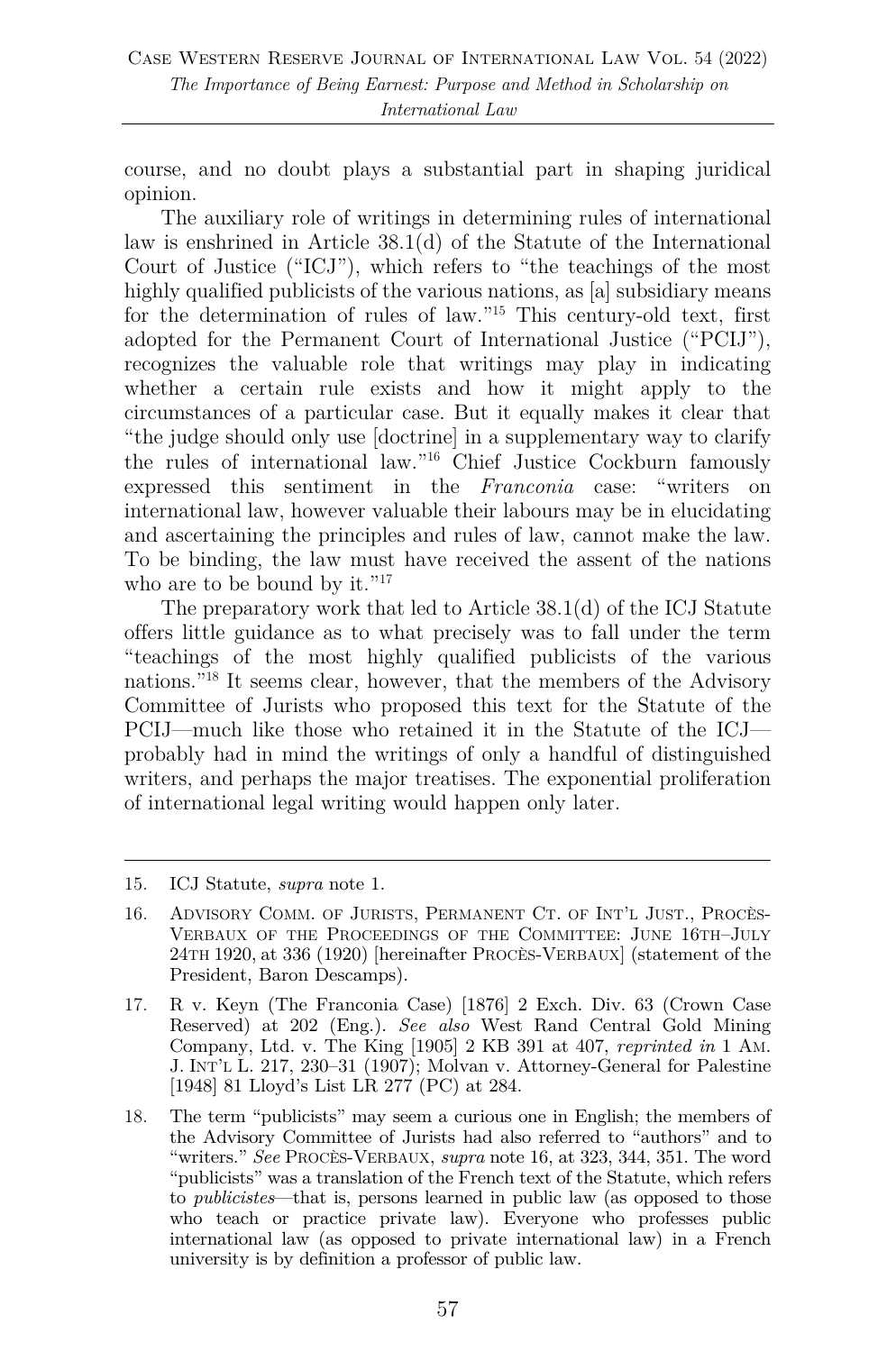Some have suggested that what really needs to be considered are not the writings of individuals but the writings of publicists in general, in order to ascertain any concordant views among them, <sup>19</sup> as such general agreement among qualified authors would naturally be given greater weight in seeking to determine whether a rule of international law exists. This idea finds support in the preparatory work of the Advisory Committee of Jurists, $^{20}$  as well as in the French text of Article 38.1(d), with its mention of *la doctrine*. <sup>21</sup> The ICJ, which has hardly ever referred to writings (as opposed to its judges writing individually), <sup>22</sup> made a general reference in the *Nottebohm* case both to

- 19. Robert Jennings, *Reflections on the Subsidiary Means for the Determination of Rules of Law*, STUDI DI DIRITTO INTERNAZIONALE IN ONORE DI GAETANO ARANGIO RUIZ 319 (2003), *reprinted in* BRITISH CONTRIBUTIONS TO INTERNATIONAL LAW 1915–2015, at 845, 849 (Jill Barret & Jean-Pierre Gauci eds., 2021) ("This term 'teachings' was presumably an attempt at a translation of the French 'doctrine', and it might in fact have been better translated simply as 'doctrine'. The idea of doctrine seems to introduce a new factor. It suggests that an examination of the works of publicists in the plural, may be used to find out whether a view is one which may be said to constitute a teaching or doctrine that is accepted by publicists in general or at any rate by a considerable number of them"); WOLFKE, *supra* note 14, at 156 ("The importance of doctrine is no longer based on certain individual celebrities, but above all upon the concordant opinions of writers representing various legal and social systems.").
- 20. Baron Descamps referred to "the concurrent teaching of the authors whose opinions have authority" while invoking Chancellor Kent's saying that "when the greater part of jurisconsults agree upon a certain rule the presumption in favor of that rule becomes so strong, that only a person who makes a mock of justice would gainsay it." He also referred to "coinciding doctrines of jurists" (supported by Lord Phillimore who later spoke of "the works of writers who agree upon a certain point"), and he preferred to see a reference in the Statute not to "the opinions" of writers but to "coinciding doctrines." De Lapradelle similarly said that "[i]f it were wished to include doctrine as a source it should be at any rate limited to coinciding doctrines of qualified authors in the countries concerned in the case," but nevertheless suggested that "the publicists are hardly ever agreed on a point of law." It was in order to satisfy him that the word "coinciding" was dropped from the text, but he eventually voted against the inclusion of what was to become paragraph (d), saying that "[t]he source of law referred to under this heading could not be clearly defined. Laws, customs, and general principles of law could not be applied without reference to jurisprudence and teaching." PROCÈS-VERBAUX, *supra* note 16, at 323, 331–32, 334–36, 337, 584.
- 21. *Id.* at 567.
- 22. *See* Michael Peil, *Scholarly Writings as a Source of Law: A Survey of the Use of Doctrine by the International Court of Justice*, 1 CAMBRIDGE J. INT'L & COMPAR. L. 136 (2012); SONDER TORP HELMERSEN, THE APPLICATION OF TEACHINGS BY THE INTERNATIONAL COURT OF JUSTICE (2021). The Court's reluctance to cite the work of individual authors may well reflect a desire to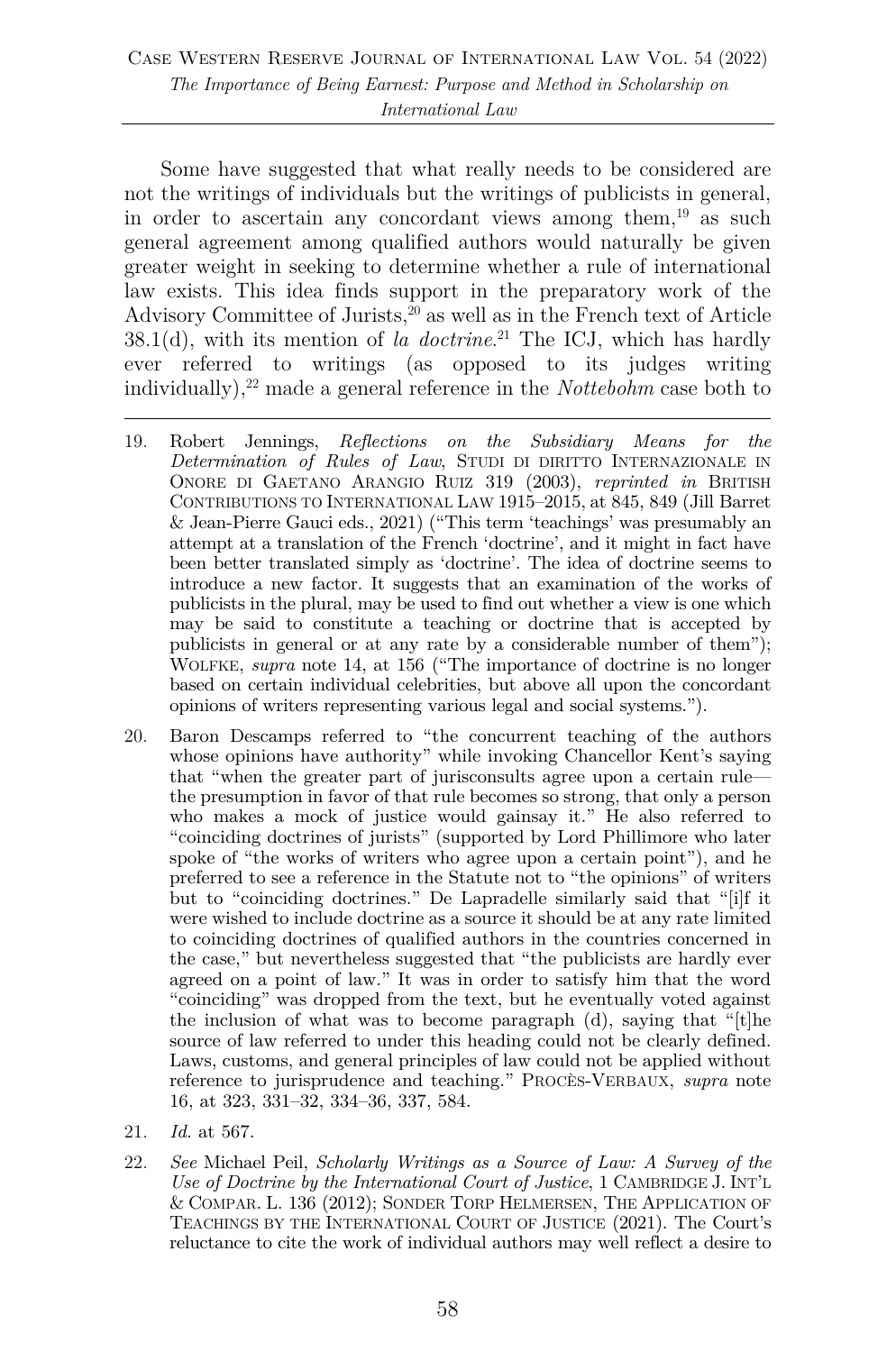"the writings of publicists" and to "the opinions of writers,"23 and in the advisory opinion on *Legality of the Threat or Use of Nuclear Weapons*, it noted "the view of the vast majority of States as well as writers."24 The PCIJ had surveyed in the *Lotus* case the "teachings of publicists" (expressly leaving aside "the question as to what their value may be from the point of view of establishing the existence of a rule of customary law"), only to emphasize that no unanimity of opinion could be established.<sup>25</sup>

Whatever may have been the position in the past, nowadays the sheer volume of publications in the field of international law (and certain tendencies therein, discussed below) would hardly make it feasible to establish a concordant view in all cases. There is, of course, the filter provided by the words "the most highly qualified publicists of the various nations," but this curious phrase seems to require an inherently subjective appreciation: Georg Schwarzenberger observed that "[i]t is about as difficult to find out who are the most highly qualified publicists in the field of international law as to say with any claim to objectivity what is a peace-loving nation within the meaning

avoid being seen as making invidious distinctions among publicists. Jennings, *supra* note 19, at 847. It may also be the case that "the Court prefers, if possible, to base itself on evidence more obviously emanating from States or from tribunals invested by States with law-determining authority." HUMPHRY WALDOCK, GENERAL COURSE ON PUBLIC INTERNATIONAL LAW 96 (1962).

<sup>23.</sup> The Nottebohm Case (second phase) (Liech. v. Guat.), Judgment, 1955 I.C.J. 4, 22–23 (April 6) ("Similarly, the courts of third States, when they have before them an individual whom two other States hold to be their national, seek to resolve the conflict by having recourse to international criteria and their prevailing tendency is to prefer the real and effective nationality. The same tendency prevails in the writings of publicists and in practice . . . . According to the practice of States, to arbitral and judicial decisions and to the opinions of writers, nationality is a legal bond having as its basis a social fact of attachment, a genuine connection of existence, interests and sentiments, together with the existence of reciprocal rights and duties.").

<sup>24.</sup> Legality of the Threat or Use of Nuclear Weapons, Advisory Opinion, 1996 I.C.J. 226, ¶ 85 (July 8). *But see* Land, Island and Maritime Frontier Dispute (El Sal./Hond.: Nicar. (intervening)), Judgment, 1992 I.C.J. 351, ¶ 392 n.1 (Sept. 11) (exhibiting a rare exception where "an article by Sir Cecil Hurst, later President of the Permanent Court of International Justice" was cited by a Chamber of the Court).

<sup>25.</sup> S.S. "Lotus" (Fr. v. Turk.), 1927 P.C.I.J. (ser. A) No. 10, at 26 (Sept. 7) (finding that what "writers teach" did not fully support the view advanced by France).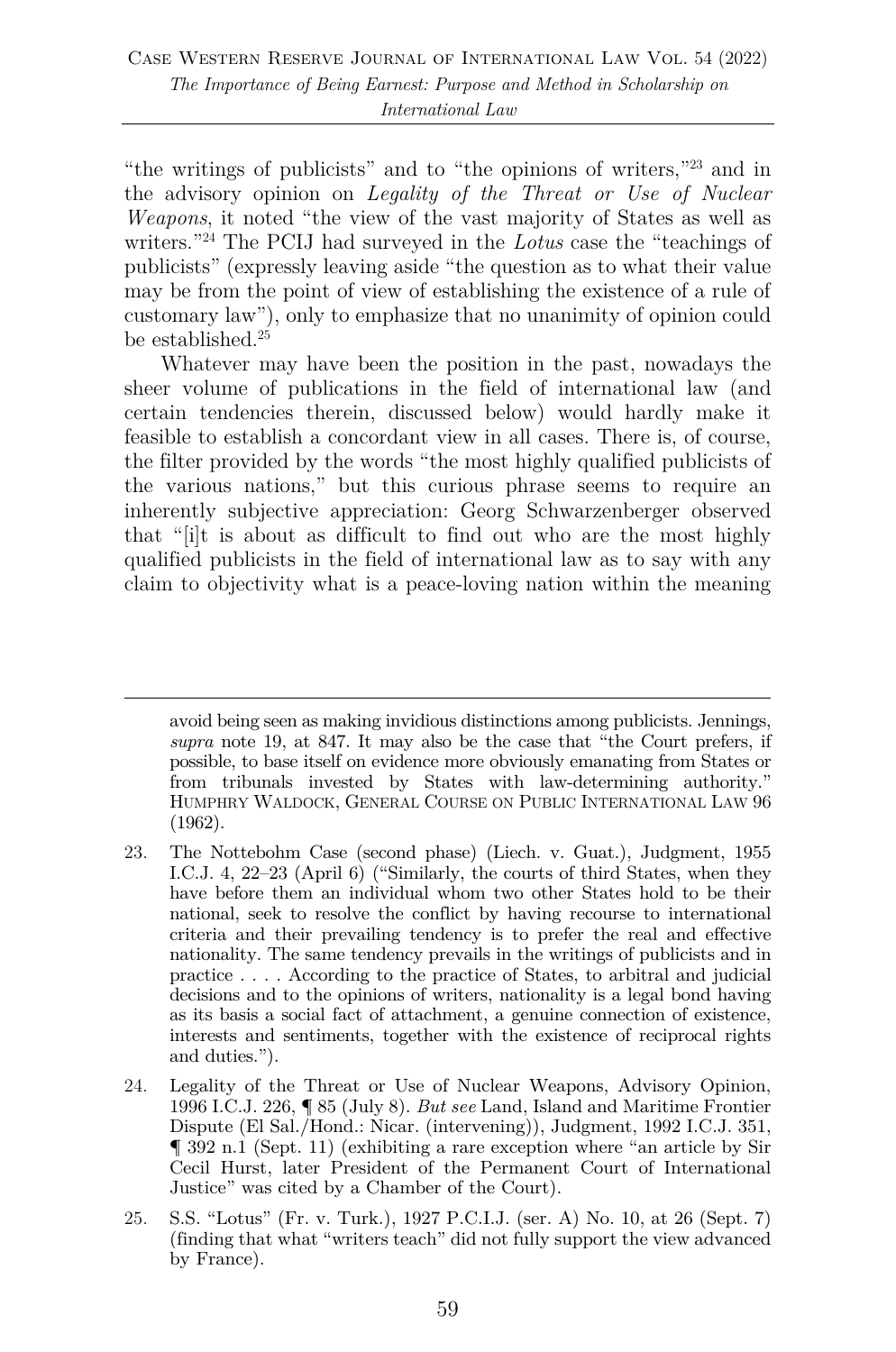of the Charter of the United Nations."26 Baron Descamps had initially spoken in the Advisory Committee of Jurists of "publicists carrying authority," and Lord Phillimore remarked that "[t]here is no need to say, that only the opinions of widely recognised authors were in question."27 The PCIJ referred in one case to "the teachings of legal authorities,"28 a phrase that brings to mind the warning issued by a former judge of that Court, according to which "[w]riters, even dead ones, seldom deserve the compliment paid in calling them 'authorities.'"<sup>29</sup>

Those who are "the most highly qualified" are, in the words of the U.S. Supreme Court, the "jurists and commentators who by years of labor, research, and experience have made themselves peculiarly well acquainted with the subjects of which they treat."30 The International Law Commission ("ILC") has similarly drawn attention to "the

- 26. Georg Schwarzenberger, *The Inductive Approach to International Law*, 60 HARV. L. REV. 539, 559–560 (1947). *See also* Prosecutor v. Al-Bashir, ICC-02/05-01/09 OA2, Decision on the Requests for Leave to File Observations Pursuant to Rule 103 of the Rules of Procedure and Evidence, the Request for Leave to Reply and Further Processes in the Appeal, ¶ 10 (May 21, 2018) (the ICC Appeals Chamber inviting, rather curiously, only "the most senior" of those scholars who had done research and writing on the relevant legal questions to submit written observations and to participate in the oral hearings, including on the question whether customary international law afforded immunity that would bar the Court from exercising its jurisdiction).
- 27. PROCÈS-VERBAUX, *supra* note 16, at 319, 333. A later suggestion by Baron Descamps and Lord Phillimore, as amended by Ricci-Busatti, referred to "opinions of the best qualified writers of the various countries." *Id.* at 351.
- 28. Certain German Interests in Polish Upper Silesia (Ger. v. Pol.), Judgment, 1925 P.C.I.J. (ser. A) No. 6, at 20 (Aug. 25).
- 29. Manley O. Hudson, *Legal Foundations of International Relations*, 2 NAVAL WAR COLL. REV. 11, 19 (1949).
- 30. The Paquete Habana, 175 U.S. 677, 700 (1900). In an *amici curiae* brief submitted to the United States Supreme Court in support of the respondents in *Kiobel v. Royal Dutch Petroleum*, the Governments of the United Kingdom and the Kingdom of the Netherlands referred to "respected jurists." Brief for the United Kingdom of Great Britain and Northern Ireland and the Kingdom of the Netherlands as Amici Curiae Supporting Respondents at 4, Kiobel v. Royal Dutch Petroleum Co., 569 U.S. 108 (2013) (No. 10-1491). *See also* Kiobel v. Royal Dutch Petroleum Co., 621 F.3d 111, 143, 145 (2d Cir. 2010) (referring to certain "renowned professors of international law" as "authorities [that] demonstrate[d] that imposing liability on corporations for violations of customary international law has not attained a discernible, much less universal, acceptance among nations of the world in their relations *inter se*").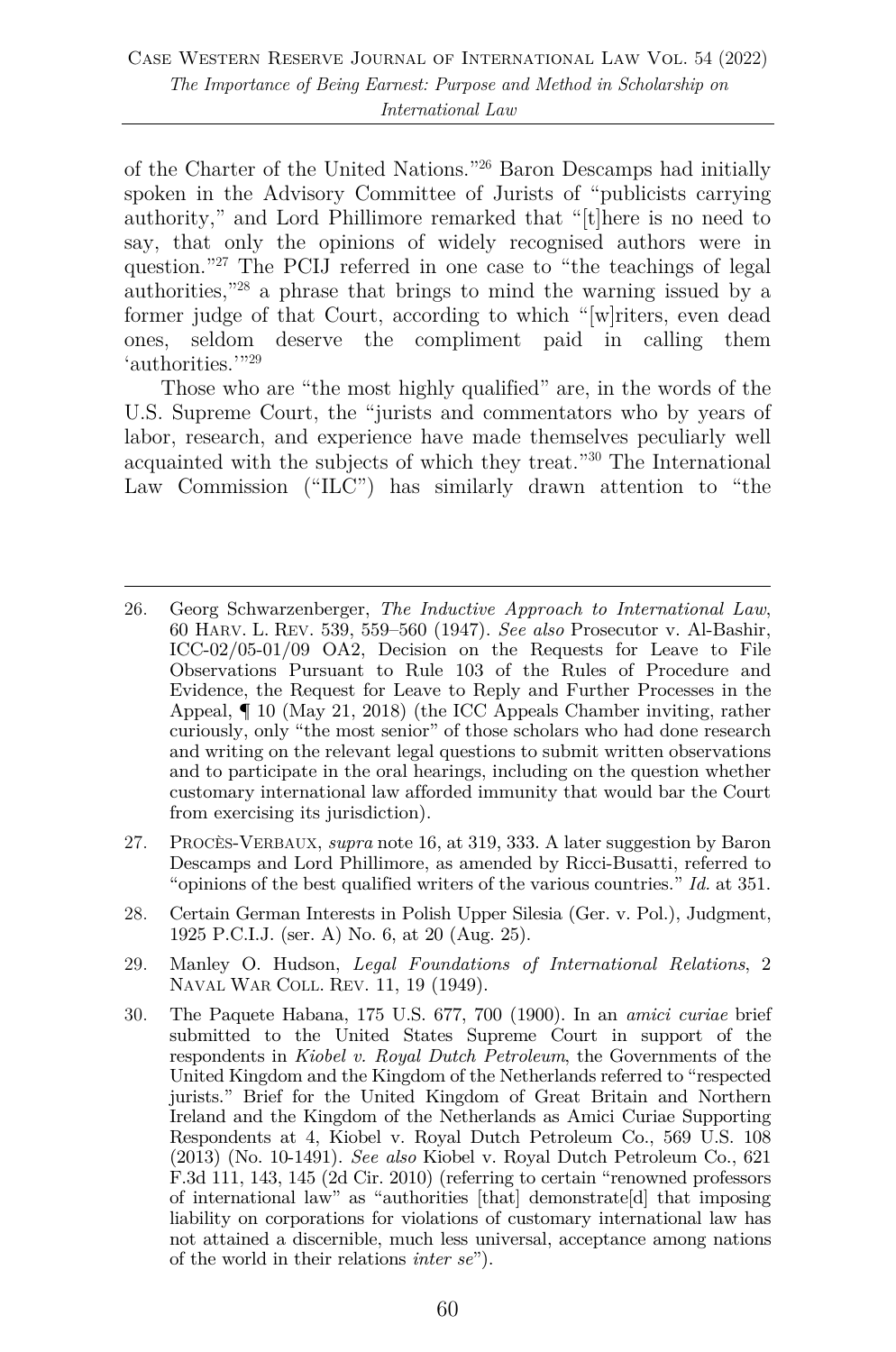#### Case Western Reserve Journal of International Law Vol. 54 (2022) *The Importance of Being Earnest: Purpose and Method in Scholarship on International Law*

writings of those who are eminent in the field."<sup>31</sup> But the ILC has also observed that "[i]n the final analysis, however, it is the quality of the particular writing that matters rather than the reputation of the author."32 The Commission further specified, in the commentary to its Conclusions on Identification of Customary International Law, that "among the factors to be considered in this regard are the approach adopted by the author to the identification of customary international law and the extent to which his or her text remains loyal to it."<sup>33</sup> These words highlight not only the need to consider the merits of any given study and the extent to which the particular circumstances of its author may have colored his or her views; they are also there in recognition of the fact that the writers on international law may well have an important part to play in criticizing the existing rules and in proposing new ones.34 A shining example is the influence of authors in promoting the concept of *jus cogens*, and indeed the law of human rights. Some writers had a formative influence over the development of particular rules, such as Gidel on the law of the sea. It should go without saying that the task of stating the existing law is fundamentally different from the task of saying what the law might or should one day become.

34. One may recall here the words of Robert Ward: "Of so great consequence are sometimes the silent exertions of the closet, to the more active and louder professions which contend with it for the government of the world." 2 ROBERT WARD, AN ENQUIRY INTO THE FOUNDATION AND HISTORY OF THE LAW OF NATIONS IN EUROPE 364 (1795).

<sup>31.</sup> Int'l Law Comm'n, Draft Conclusions on Identification of Customary International Law, with Commentaries, U.N. Doc. A/73/10, at 151 (2018) [hereinafter Draft Conclusions].

<sup>32.</sup> *Id.*; *see also* LAUTERPACHT, *supra* note 9, at 24 (referring to "recognized competence, impartiality and authority"); Anthony D'Amato, *What Does It Mean to Be an Internationalist?*, 10 MICH. J. INT'L L. 102, 104 (1989) (suggesting that "the term 'highly qualified publicists,' of course, is synonymous with . . . 'respected scholars' . . . [it] selects from the class of scholars those whose writings have commended themselves, through objectivity of reporting and judgment, to the international legal community"); Georg Schwarzenberger, *The Province of the Doctrine of International Law*, *in* 9 CURRENT LEGAL PROBLEMS 1956, at 235, 238–39 (George W. Keeton & Georg Schwarzenberg eds., 1956) (referring to the "tests which are implied in Article 38 of the Statute of the World Court: uncompromising independence, an international outlook undeflected by any particular 'cause,' and unceasing efforts at more complete mastery of one's own chosen subject"); S.T. Helmersen, *Finding 'the Most Highly Qualified Publicists': Lessons from the International Court of Justice*, 30 EUR. J. INT'L L. 509–35 (2019).

<sup>33.</sup> Draft Conclusions, *supra* note 31, at 151.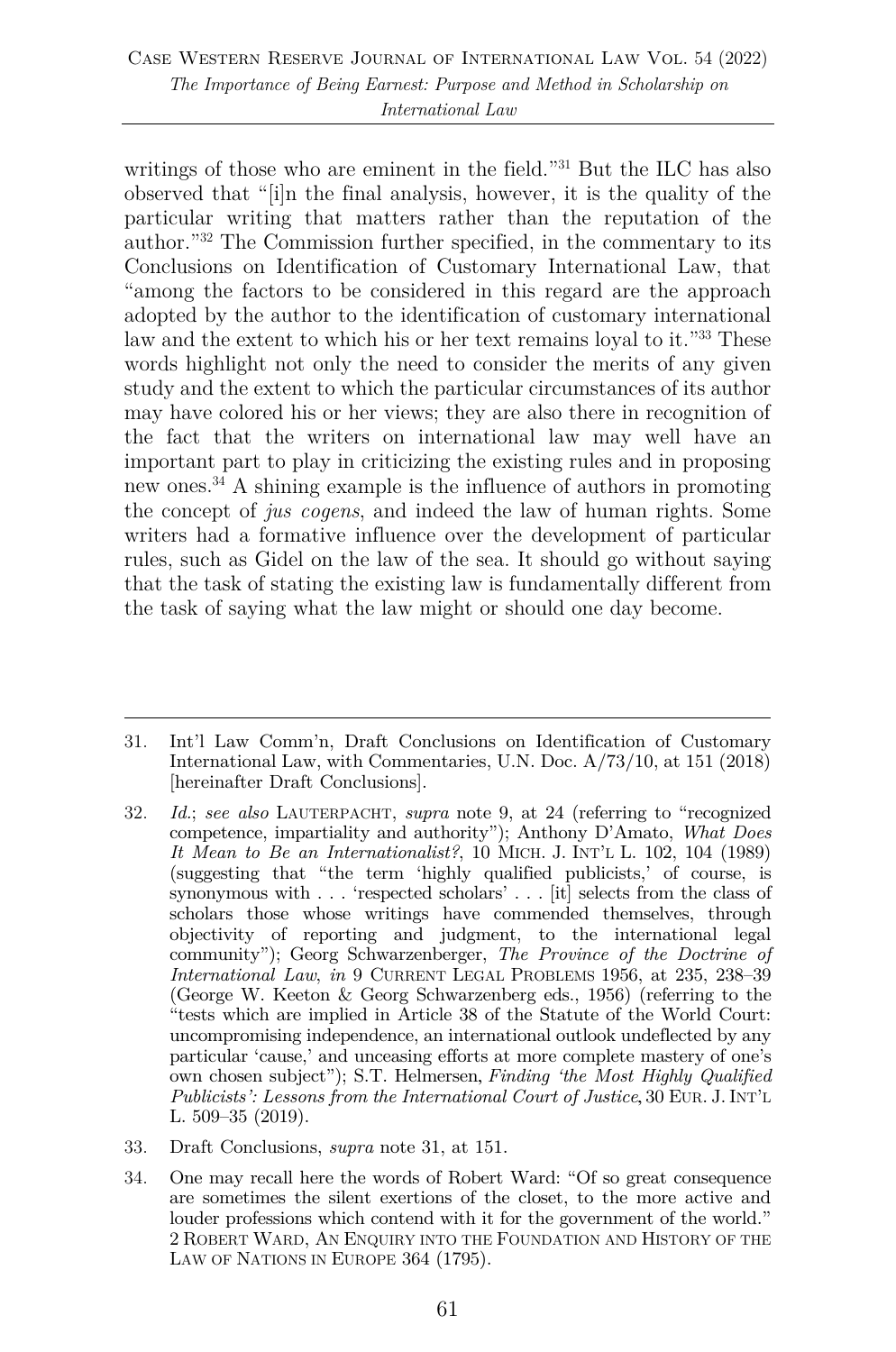#### III. Present-Day Perils

The contemporary reader may perhaps find this hard to believe, but the writers on international law were once criticized for being too conservative. A century ago, Manley O. Hudson described them as mostly working over materials that had been handed down to them, and he considered it a very serious matter "that law-writers frequently express not the ideas of their own time, but the ideas of some preceding generation."35 More specifically, Hudson bemoaned:

They tend to regard contemporaneous thought and contemporaneous practice as more ephemeral than the traditions received from their teachers, and hence they state as accepted that which a preceding generation thought and did. Imitation is a temptation to which they continually yield, and it is only increased by their willingness to deal with doctrine as if it were always constant and consistent.36

That is no longer the case today, and we are better for it. But all too often the scholarship is once again divorced from international law as it operates in the real world, even if in quite a different way. As Professor Jan Klabbers put it, "[i]nternational law, in the academy, is no longer about what states do, but has become about what international lawyers do. We have lost touch with legal practice, and the discipline has become transfixed by methodological debates."37 Sir Christopher Greenwood sounded a similar alarm, aptly observing that "[w]riters on international law should never be the mere scribes of state practice but there are worrying indications of a trend in international legal scholarship that is both ignorant of and determinedly detached from the practice of international law."38

Much of what is published nowadays on international law does indeed suffer in this way. Questions are raised—and answered—not only without the knowledge that they are rooted in earlier experiences of international law, but also without due regard to the overriding reality of international relations. State practice is glossed over, surveyed partially or inaccurately, or paid only lip service. Assertions are made without sufficient knowledge of how the rules and legal institutions that make up the international legal system work in practice. Arguments are

38. Christopher Greenwood, *The Practice of International Law: Threats, Challenges, and Opportunities*, 112 AM. SOC'Y INT'L L. 161, 167 (2018).

<sup>35.</sup> Manley O. Hudson, *Prospect for International Law in the Twentieth Century*, 10 CORNELL L. REV. 419, 437 (1925).

<sup>36.</sup> *Id.*

<sup>37.</sup> Jan Klabbers, *On Epistemic Universalism and the Melancholy of International Law*, 29 EUR. J. INT'L L. 1057, 1062 (2018).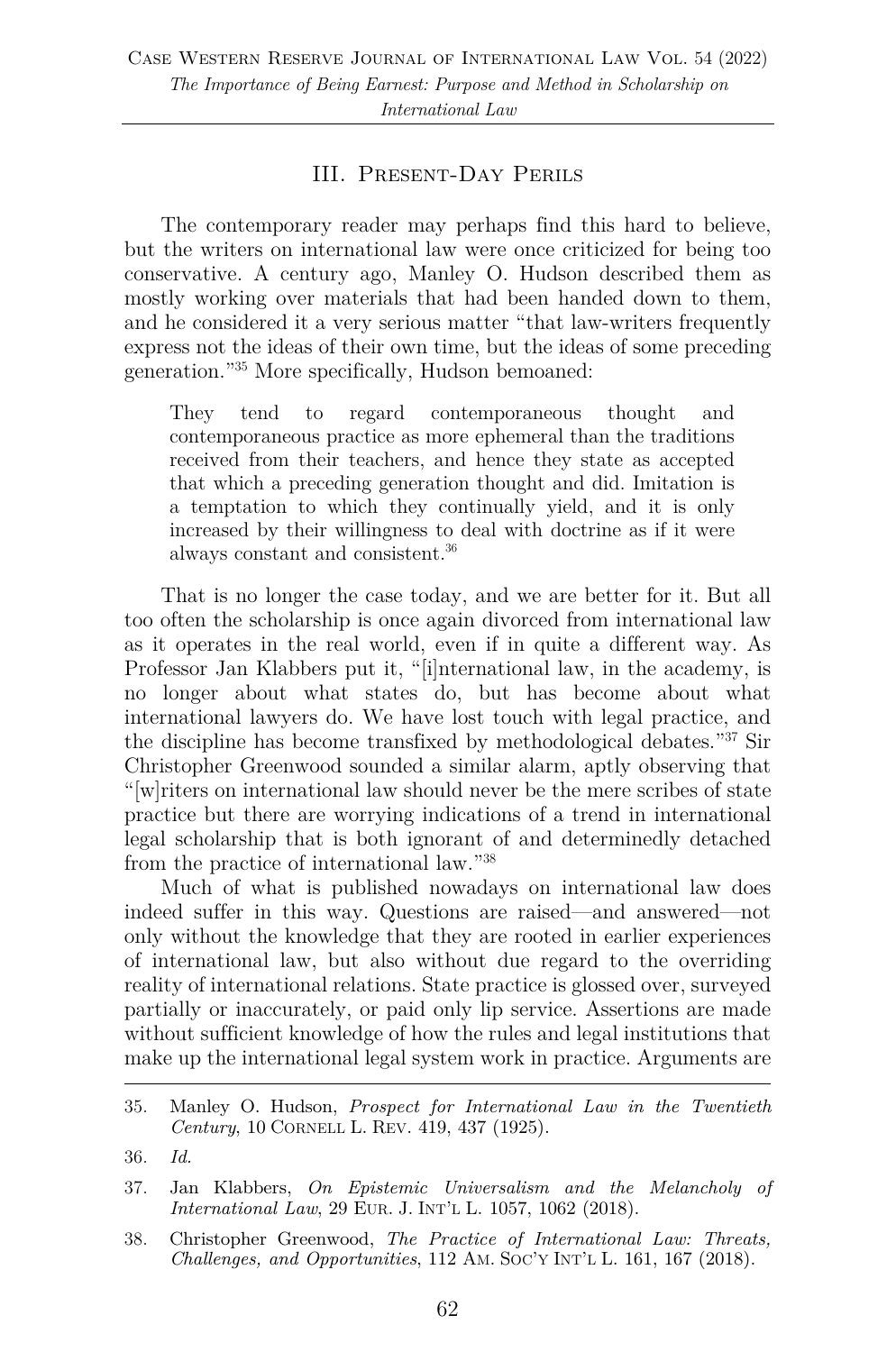put forward that bring to mind the memorable words of the Privy Council from 1934: "their Lordships are almost tempted to say that a little common sense is a valuable quality in the interpretation of international law."39

In some cases, it seems that the writers are content with writing for one another. They seem to forget—perhaps they do not much care that their influential predecessors did not remain secluded within the ivory tower of academia. Figures such as Hugo Grotius, Alberico Gentili, and Friedrich Fromhold von Martens, as Sir Michael Wood reminds us, "were first and foremost practitioners, with their writings being closely associated with their practice."<sup>40</sup> It is in this tradition, and out of his own exemplary personal experience, that the former president of the ICJ, Eduardo Jiménez de Aréchaga, advised that "one has to combine academic activity with some real-world activity."41 The two pursuits, he said, "support each other: you are a better professor if you practise law; you are a better practitioner if you have an academic background."42

Another contemporary challenge is posed by the increasing specialization of the writers on international law. If the concern about fragmentation of the law at the hands of international courts and tribunals has by now largely subsided, $43$  the threat to the unity of the discipline presently lies in the fact that international law is increasingly taught, and thought of, through narrow prisms of specialized branches.44 Professor Jorge Viñuales has pointed in this context to an "inability to think out of the (branch) box," that is, "the 'framing' of a real-life problem [as being limited] to the artificial confines of a 'branch' rather than encompassing the wider body of rules (whatever the branch) which may be relevant to it."45 That may well be observed in some of the writings on international law as it relates to the environment, international criminal law, and international human rights law, which often neglect to consider not only the implications of the thesis presented for other fields, such as diplomatic relations or the

- 41. ANTONIO CASSESE, FIVE MASTERS OF INTERNATIONAL LAW 70 (2011).
- 42. *Id.*
- 43. *See* A FAREWELL TO FRAGMENTATION: REASSERTION AND CONVERGENCE IN INTERNATIONAL LAW (Mads Andenas & Eirik Bjorge eds., 2006).
- 44. Klabbers, *supra* note 37.
- 45. Jorge Viñuales, *The Forgotten Constitution: The UN Friendly Relations Declaration at 50*, EJIL: TALK! (Apr. 23, 2020), https://www.ejiltalk.org/ the-forgotten-constitution-the-un-friendly-relations-declaration-at-50/ [https://perma.cc/W245-ETZL].

<sup>39.</sup> *In re* Piracy Jure Gentium [1934], AC 586 (Eng.).

<sup>40.</sup> MICHAEL WOOD, COURSES OF THE SUMMER SCHOOL ON PUBLIC INTERNATIONAL LAW: INTERNATIONAL LAW IN PRACTICE 32 (2022).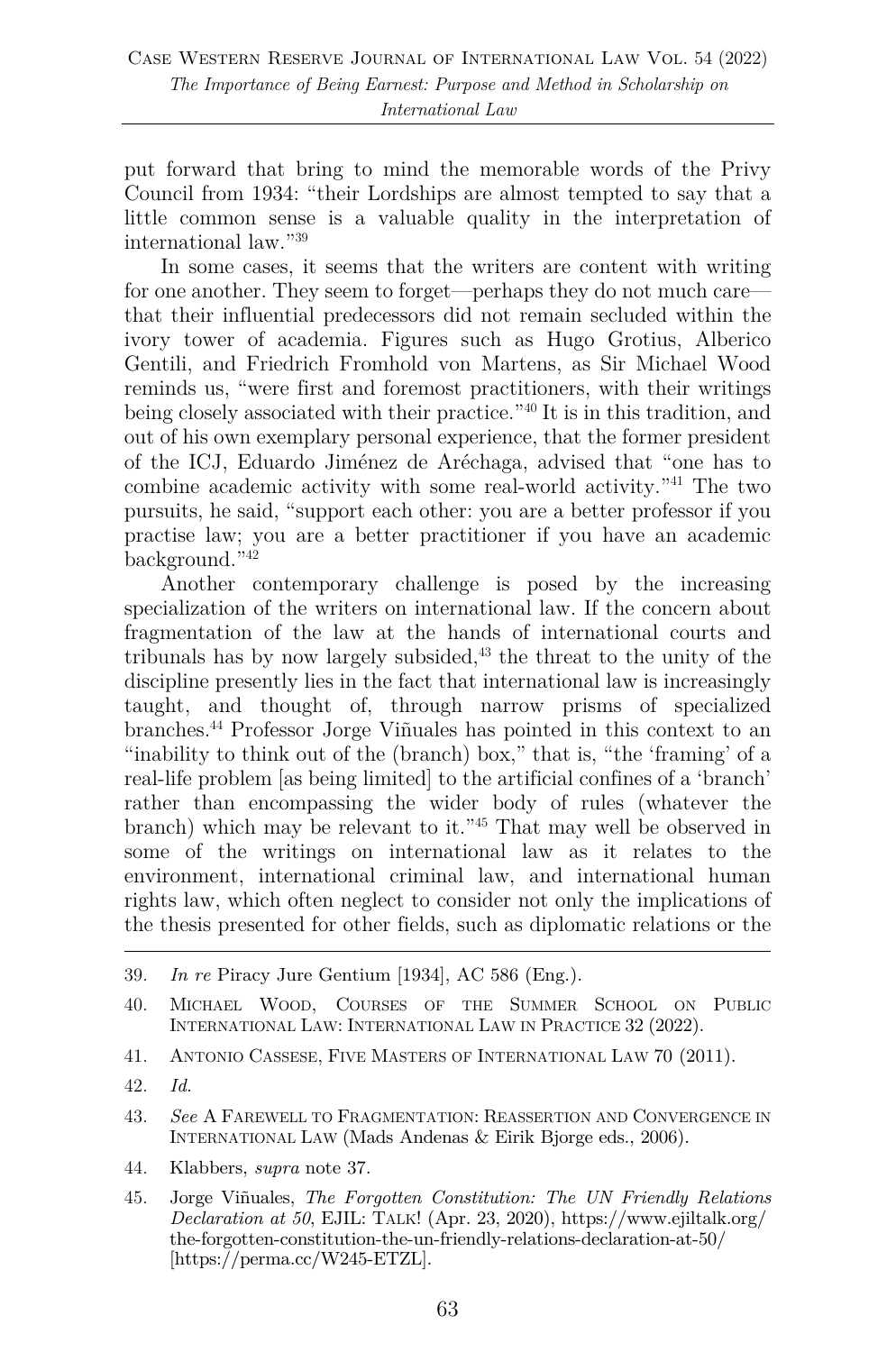laws of war, but also for the fundamental principles underlying international law as a whole. One can perhaps no longer expect international lawyers to keep abreast of all the activities of States (and others) in all walks of international life; but they must not lose sight of the wood for the trees. To quote Judge Greenwood once more, "[i]nternational law is not a series of fragmented specialist and selfcontained bodies of law, each of which functions in isolation from the others; it is a single, unified system of law."46

Yet another problem that writings not infrequently suffer from, which has been with us some time now, is no less acute: the blurring of the line between *lex lata* and *lex ferenda*—between actual and desirable law. <sup>47</sup> The distinction between law and policy is, of course, an essential one. Without it, "any present law cannot be held as a constraining factor in social decision."48 Too often, however, as Sir Robert Jennings wrote, "missionary zeal tends to enter into the calculation, greatly tempting an enthusiastic 'publicist' to be less than clear about the distinction."49 In so doing, the writer—no doubt well-meaning—dresses his or her political views in juridical guise. Instead of criticizing a certain existing rule and calling for its replacement, or campaigning for a new rule to be adopted where there is none, he or she overstates the case and misrepresents the law that is in force.

Failings of this kind are particularly evident in some of the contemporary scholarship concerned with customary international law. Take, for instance, the numerous writings on the immunities of State officials from foreign domestic jurisdiction. While some authors demonstrate that the traditional rules conferring immunity remain

- 47. Writing a century ago, Oppenheim suggested that "[s]cience may also test and criticize, from the politico-jural standpoint, the existing rules of customary or enacted law, but, on the other hand, it may not contest their operation and applicability, even if convinced of their worthlessness. It must not be said that these are obvious matters and therefore do not need special emphasis. There are many recognized rules of customary law the operativeness of which is challenged by this or that writer because they offend his sense of what is right and proper . . . Here they are putting their politico-jural convictions in the place of a generally recognized rule of law." LASSA OPPENHEIM, THE FUTURE OF INTERNATIONAL LAW 57 (1921).
- 48. MARTTI KOSKENNIEMI, FROM APOLOGY TO UTOPIA: THE STRUCTURE OF INTERNATIONAL LEGAL ARGUMENT 209 (Cambridge Univ. Press reprt., 2005).
- 49. Robert Jennings, *International Law Reform and Progressive Development*, *in* LIBER AMICORUM: PROFESSOR IGNAZ SEIDL-HOHENVELDEN IN HONOR OF HIS 80TH BIRTHDAY 325, 333 (Gerhard Hafner et al. eds., 1998) (noting, however, that "this use as a rhetorical weapon of the lack of a clear boundary between proposal and existing law is not confined to writers").

<sup>46.</sup> Ahmadou Sadio Diallo (Guinea v. Demo. Rep. Congo), Judgment, 2012 I.C.J. 324, 394 (June 19) (declaration by Greenwood, J.).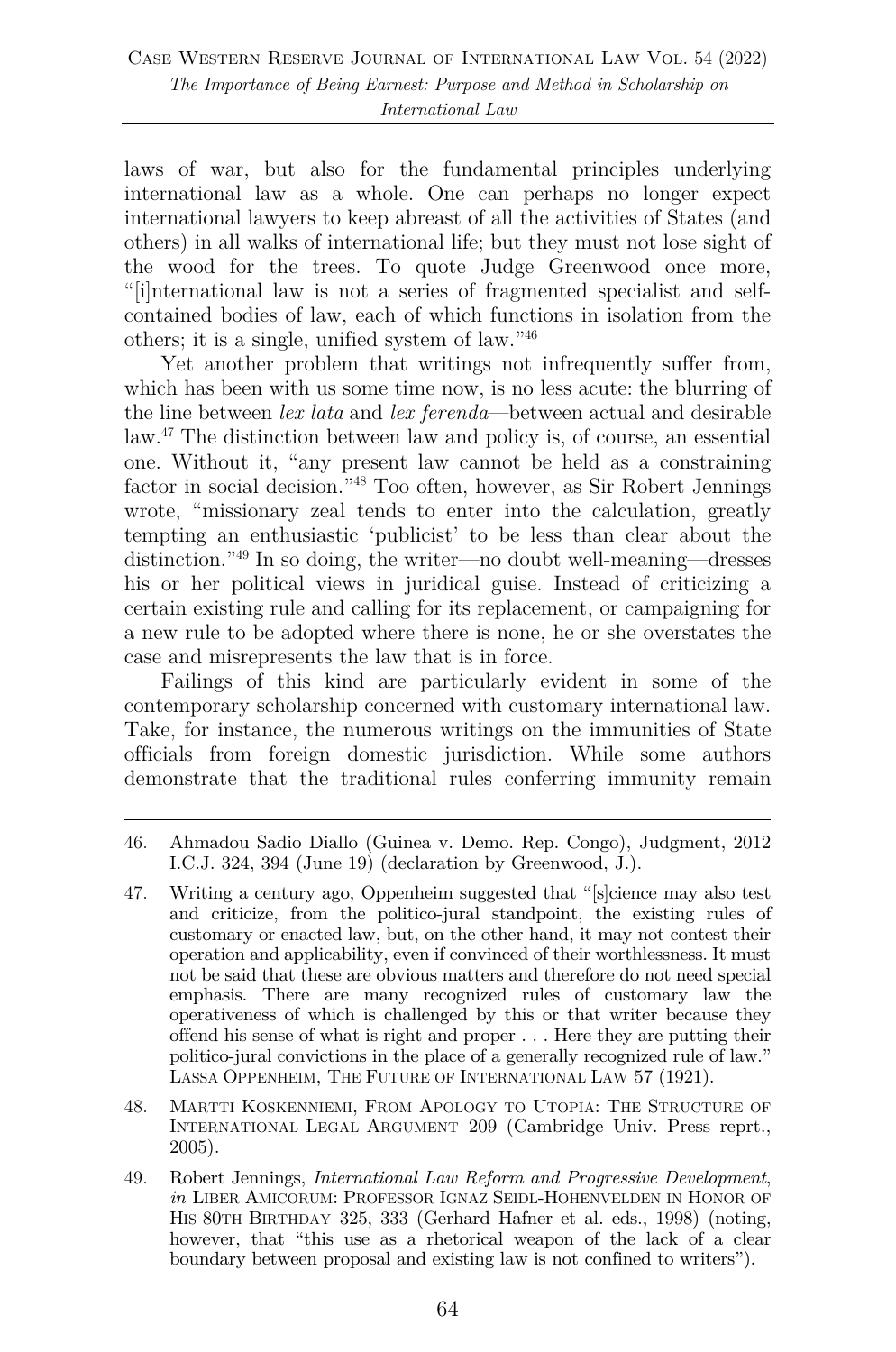firmly rooted in international law, even where the commission of serious international crimes is alleged, others suggest there is a visible 'trend' denying such immunity, and still others assert that immunity is not at all afforded under the international law in force. Needless to say, they cannot all be right. The determination of customary international law may not be an exact science; but there is no excuse for failing to properly take into account the views pronounced on this issue by States, or indeed to qualify an argument when necessary. Allowing preconceived ideas of what is 'right' to guide the inquiry and determine its outcome is not a legitimate way to ascertain the law, either.

Even more puzzling is the tendency of some authors to depict customary international law as defunct or obsolete, ignoring the fact that governments, judicial institutions, and other actors continue to invoke and apply this principal source of international law on a daily basis.50 And then there are those who set out to describe what customary international law "really is" and how we all ought to think about it, unperturbed by the fact that States—the primary lawmakers in the international community—continue to pledge their allegiance to the persistent formula of 'a general practice accepted as law. <sup>51</sup> Many writings have undoubtedly contributed greatly to better understanding of customary international law, but others exemplify the concern that "especially wherever scholarly discussion starts to feed on itself, it loses touch with reality."52

All of this cannot be brushed aside as a purely academic matter, for it may well have serious consequences in the real world. Municipal judges, for instance, are not invariably well versed in international law, and may be swayed in one direction or another by writings to which they turn for impartial guidance in a particular case. Larger considerations, too, call for an integrity of method and a balanced

- 51. See G.A. Res. 73/203, at 2 (Dec. 20, 2018).
- 52. Hans W. Baade, *Codes of Conduct for Multinational Enterprises: An Introductory Survey*, *in* LEGAL PROBLEMS OF CODES OF CONDUCT FOR MULTINATIONAL ENTERPRISES 407, 413 (Norbert Horn ed., 1980).

<sup>50.</sup> *See* Herbert W. Briggs, *The Colombian-Peruvian Asylum Case and Proof of Customary International Law*, 45 AM. J. INT'L L. 728, 729 (1951) (observing that "[t]heoretical difficulties involved in the determination of these elements [of customary international law] or of the methods and procedures by which customary rules of international law are created or evolve from nonobligatory practice often receive more attention than the fact that in a given case courts have relatively little difficulty in determining whether or not an applicable rule of customary international law exists"); IAN BROWNLIE, THE RULE OF LAW IN INTERNATIONAL AFFAIRS: INTERNATIONAL LAW AT THE FIFTIETH ANNIVERSARY OF THE UNITED NATIONS 21 (1998) (referring in particular to the constituent element of *opinio juris* in observing that the question of proof of customary international law "does not present as much difficulty as the writers have anticipated").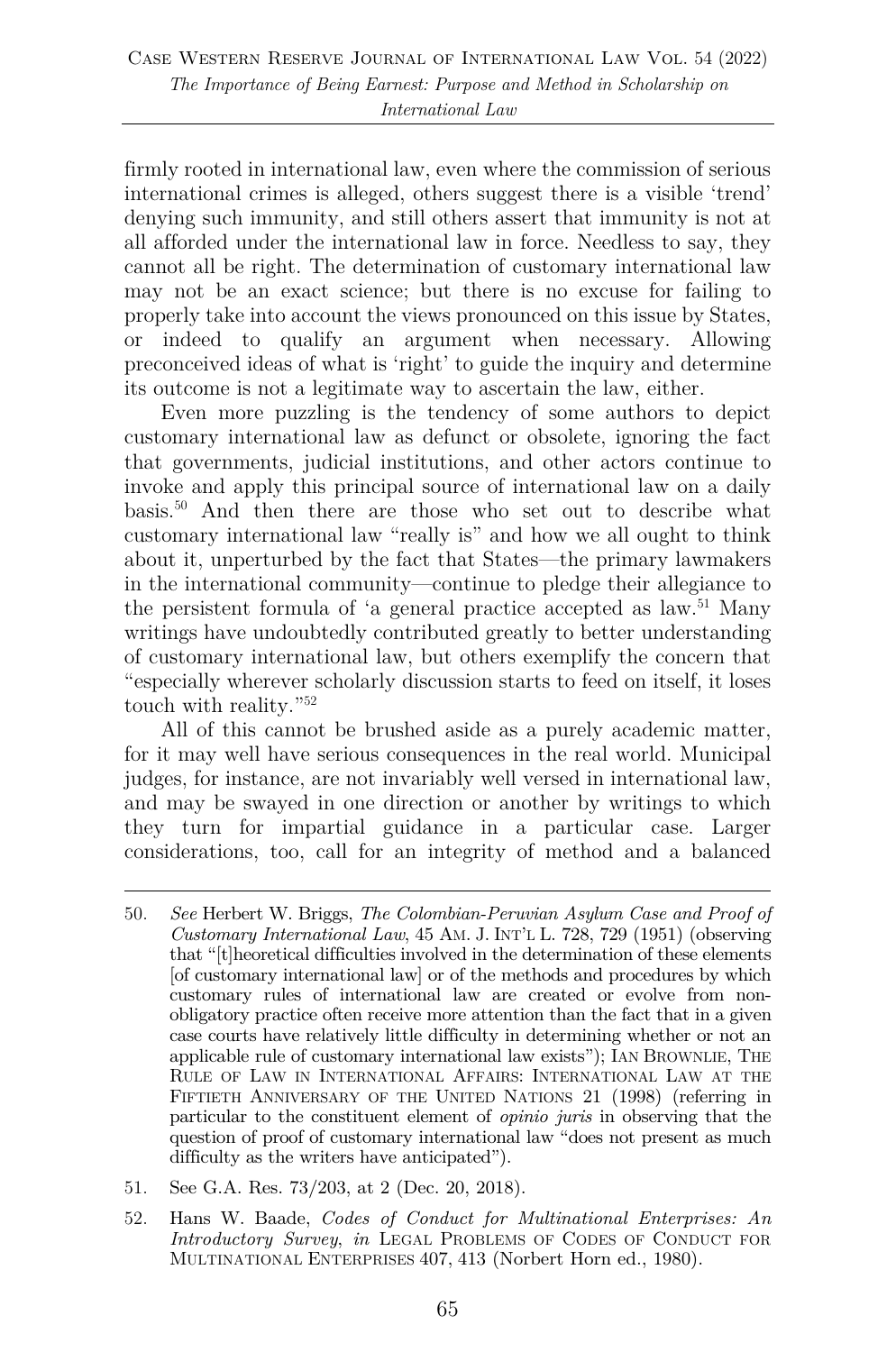exposition of any subject matter in the literature on international law. To these considerations we now turn.

#### IV. The Importance of Being Earnest

The determination of rules of international law should be carried out with an earnest solicitude by all those engaged in the task, not only writers. But the position of scholarship in the international legal system, and the present reality in which it is produced and consulted, may justify recalling why it is, exactly, that such diligence is required. Four closely related reasons may be listed.

First, it is crucial for the authority of international law to maintain a distinction between law and non-law. If interest and ambition however well-intentioned—are given juridical guise and the line cannot be drawn clearly between law and proposal, international law will not retain the confidence of those to whom it is addressed. Determining the existence of rules without a degree of assurance that the international community is indeed committed to them as obligatory risks the effectiveness and legitimacy not only of the specific rule in question, but ultimately of the system as a whole.<sup>53</sup> The writer ought therefore to clearly see the difference between *lex lata* and *lex ferenda*: if not, he or she might end up undermining international law rather than encouraging its administration. "Pseudo-law," as Professor Bin Cheng has remarked, "can be the worst enemy of the Rule of Law."<sup>54</sup>

None of this is to say that writers should not shoulder the task of contributing to the progressive development of the law, or proposing wholly new law. As already noted, there is tremendous value in scholarly assessment that tests and criticizes international law. But even if it were true that "[i]n the absence of a World Parliament, truly ambitious—perhaps 'revolutionary'—scholarship appears to offer a singular hope for the derivation of common principles,"55 that work must be done transparently.<sup>56</sup> It is profitable to quote once more the words of Jennings, which remain as valid today as they were over thirty years ago:

It is undeniably important that scholars with imagination and vision should publish ideas for better international law. Good ideas, if they are timely and blessed by good fortune, possibly

<sup>53.</sup> *See* Jonathan I. Charney, *Customary International Law in the Nicaragua Case Judgment on the Merits*, 1 HAGUE Y.B. INT'L L. 16, 24 (1988).

<sup>54.</sup> Bin Cheng, *United Nations Resolutions on Outer Space: "Instant" International Customary Law?*, 5 INDIAN J. INT'L L. 23, 48 (1965).

<sup>55.</sup> Paulsson, *supra* note 11, at 191.

<sup>56.</sup> *See* WOOD, *supra* note 40, at 30.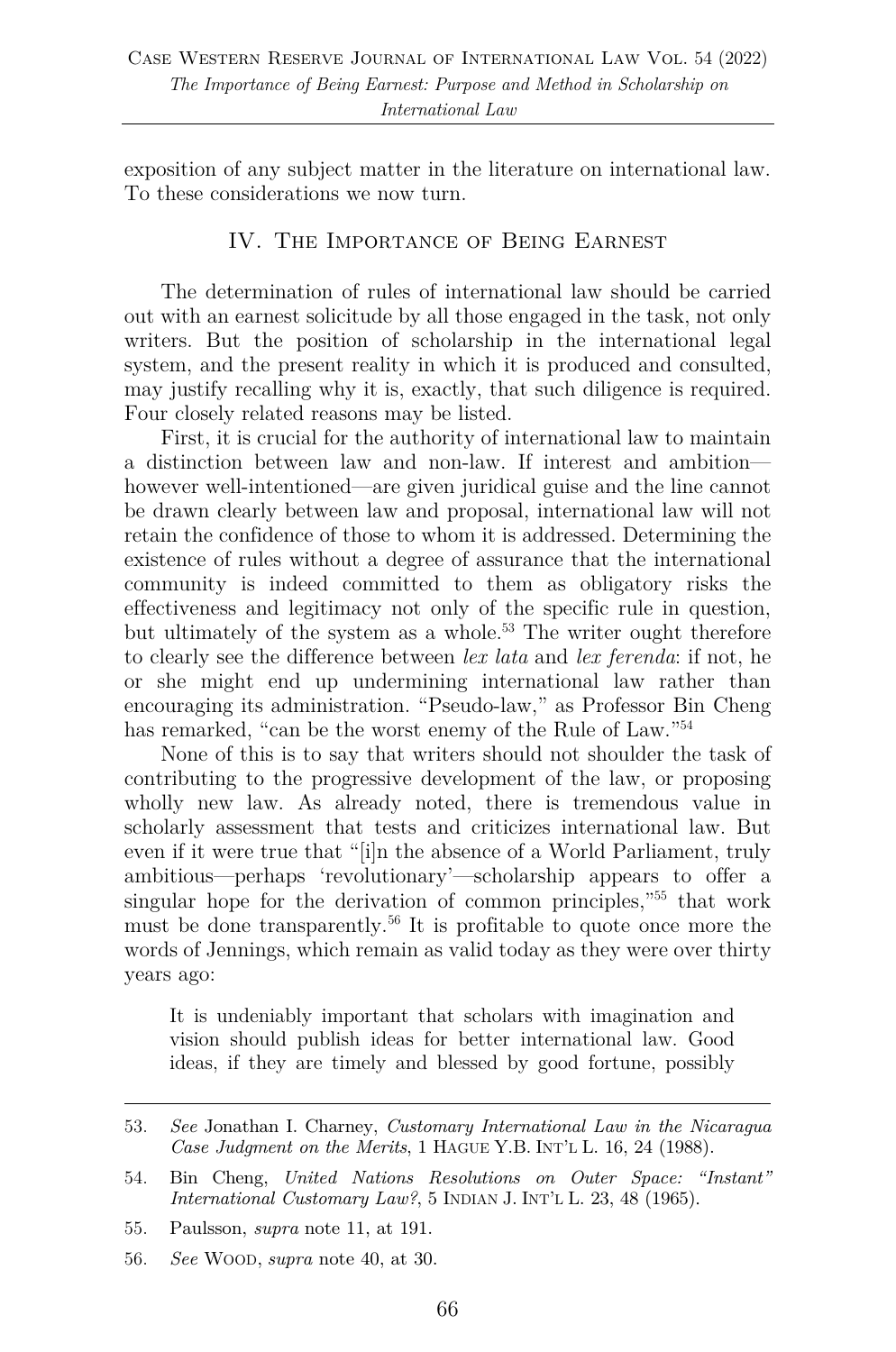accomplish as much as, or more than, the diplomatic conferences, with their promising drafts of articles, so beloved by those who seek to further the "progressive development" of international law. Yet it is important not to carry the campaign for a "new" international law so far as possibly to weaken the authority and respect which our present international law enjoys. And it is still important to distinguish between *lege lata* and proposals *de lege ferenda*; not merely as a technical matter but because of the trap into which the layman so easily falls of supposing all international law to be a proposal.<sup>57</sup>

Second, any scholarly investigation that seeks to define the restrictions placed by international law upon the sovereignty that States continue to hold so dear must necessarily be rigorous and realistic, for otherwise it will easily be rejected by them. As the German Federal Constitutional Court has stressed, "[d]ue to the fundamental obligation of all States expressed therein, high requirements must be placed on the establishment of a general rule of international law."58 An emphasis on facts and regard for reality in offering a meticulous and dispassionate evaluation of the law, will make the conclusion presented by the writer legitimate and reliable, and thus difficult to question or ignore as a unilateral attempt at law-making. Philip Allott's observation comes readily to mind:

[A]n international lawyer who persists in finding rules of international law which governments, international tribunals and his lawyer-colleagues never or seldom thereafter treat as law, may be on the side of the angels but will not in the end serve the useful purpose of contributing to the improvement of the quality of relations between States.<sup>59</sup>

Third, when scholarship is diligent and objective, it is a credit to the status and stature of its author, which in turn allows him or her to exercise real and legitimate influence. Writings that are thorough and realistic will continue to be of much needed assistance to those who apply international law to actual situations, whether in ministries of foreign affairs, national courts, international tribunals, or elsewhere. They will also carry greater authority, and draw respectful attention, when they put forward proposals for a change in the law. To the extent

<sup>57.</sup> Robert Y. Jennings, *An International Lawyer Takes Stock*, 39 INT'L & COMPAR. L.Q. 513, 527–28 (1990).

<sup>58.</sup> BVerfGE, 2 BvR 824/15, 31, July 3, 2019 (Ger.), https://www.bundesverf assungsgericht.de/SharedDocs/Entscheidungen/DE/2019/07/rk20190703\_ 2bvr082415.html [https://perma.cc/ML59-BBNQ].

<sup>59.</sup> Philip Allott, *Language, Method and the Nature of International Law*, 45 BRIT. Y.B. INT'L L. 79, 105 (1971).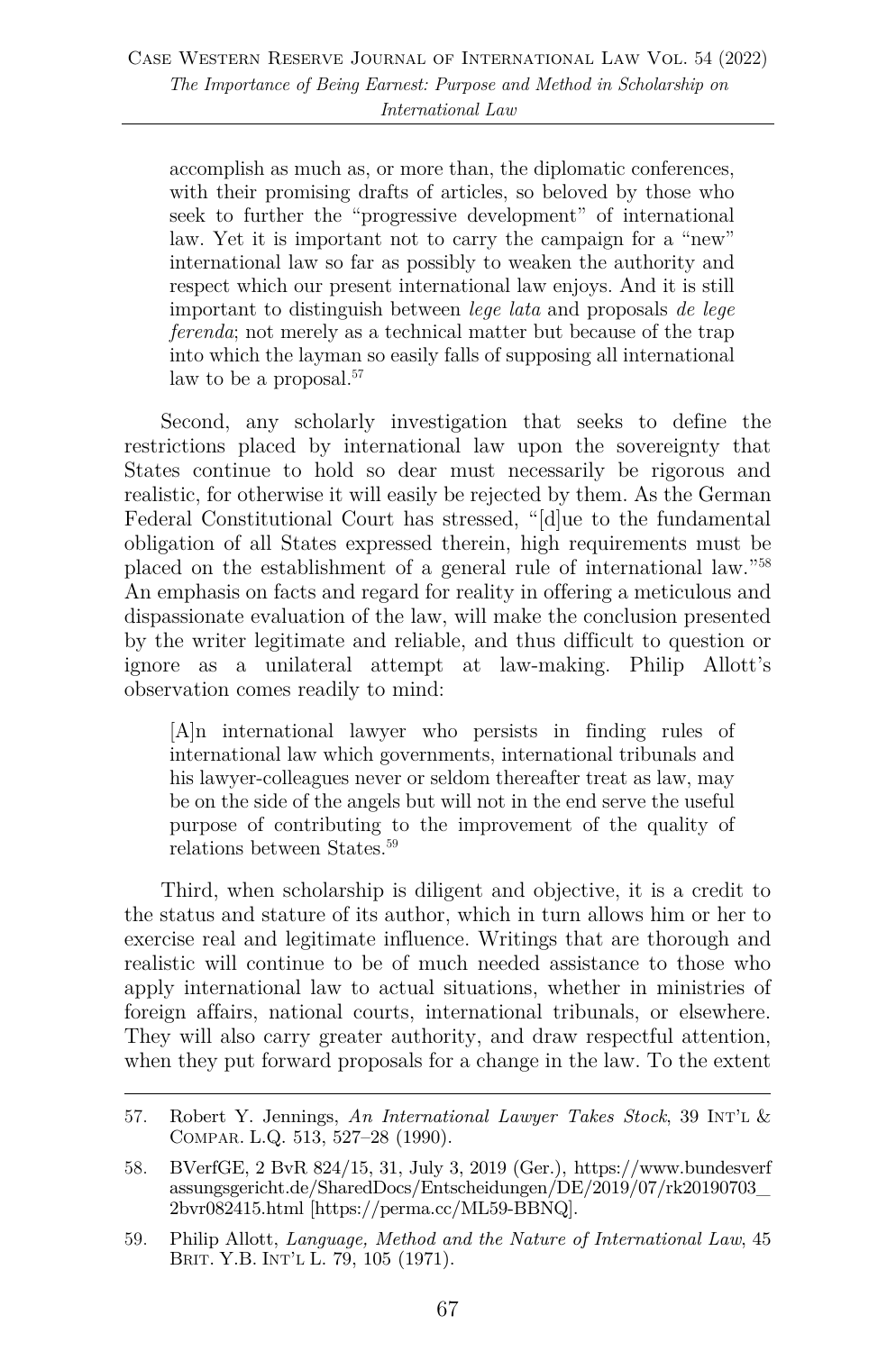that the increasingly diverging views among writers on many subjects in the field render citations from them unhelpful, <sup>60</sup> sticking to elementary scholarly principles could help minimize that.

Finally, the task of evaluating and recording the law has a moral dimension to it. As Reisman put it,

International law is based on consent, which is a healthy and democratic feature. Actors are not bound by law unless they agree to it. They can agree explicitly through treaties and conventions or implicitly—through practice. Just as it would be intellectually dishonest and profoundly immoral to try to impose a contract on a party that had never agreed to it, it is intellectually dishonest and immoral to try to reach the same result by pretending that a customary international rule has been formed, without systematically determining that state practice accompanied by the necessary attitudes has generated a customary rule.<sup>61</sup>

#### V. Conclusion

The writers on international law have made—and continue to make—an extraordinary contribution to the discipline. None of what has gone before is to rob their work of the confidence and creativity that ought to guide it, nor is it suggested that the law must always be found, rather than made. Instead, the point here being emphasized is that precisely because of the considerable influence that writings can and do exert, academic discourse on international law ought to be "trustworthy evidence of what the law really is."62 Scholarship advocating for a progressive conception of international law can and should be a powerful vehicle for desirable change, but its authors must not arrogate for themselves a legislative function that they do not have. The formal role of writings as a "subsidiary means for the determination of rules of international law," as John Fischer Williams wrote in 1939, is the expression of "an acceptance by states of the importance of the contribution which individuals of light, leading, and authority, not acting consciously by or on behalf of states, do in fact make to

61. Reisman, *supra* note 12, at 24.

<sup>60.</sup> *See* LAUTERPACHT, *supra* note 9, at 24; *see also* Arrest Warrant of 11 April 2000 (Dem. Rep. Congo v. Belg.), Judgment, 2002 I.C.J. 3, 75–76 (Feb. 14) (joint separate opinion of Higgins, J., Kooijmans, J., and Buergenthal, J.); The Renard (1778) 165 Eng. Rep. 51, 52 ("A pedantic man in his closet dictates the law of nations; and who shall decide, when doctors disagree? Bynkershoek, as it is natural to every writer or speaker who comes after another, is delighted to contradict Grotius.").

<sup>62.</sup> The Paquete Habana, 175 U.S. 677, 700 (1900).